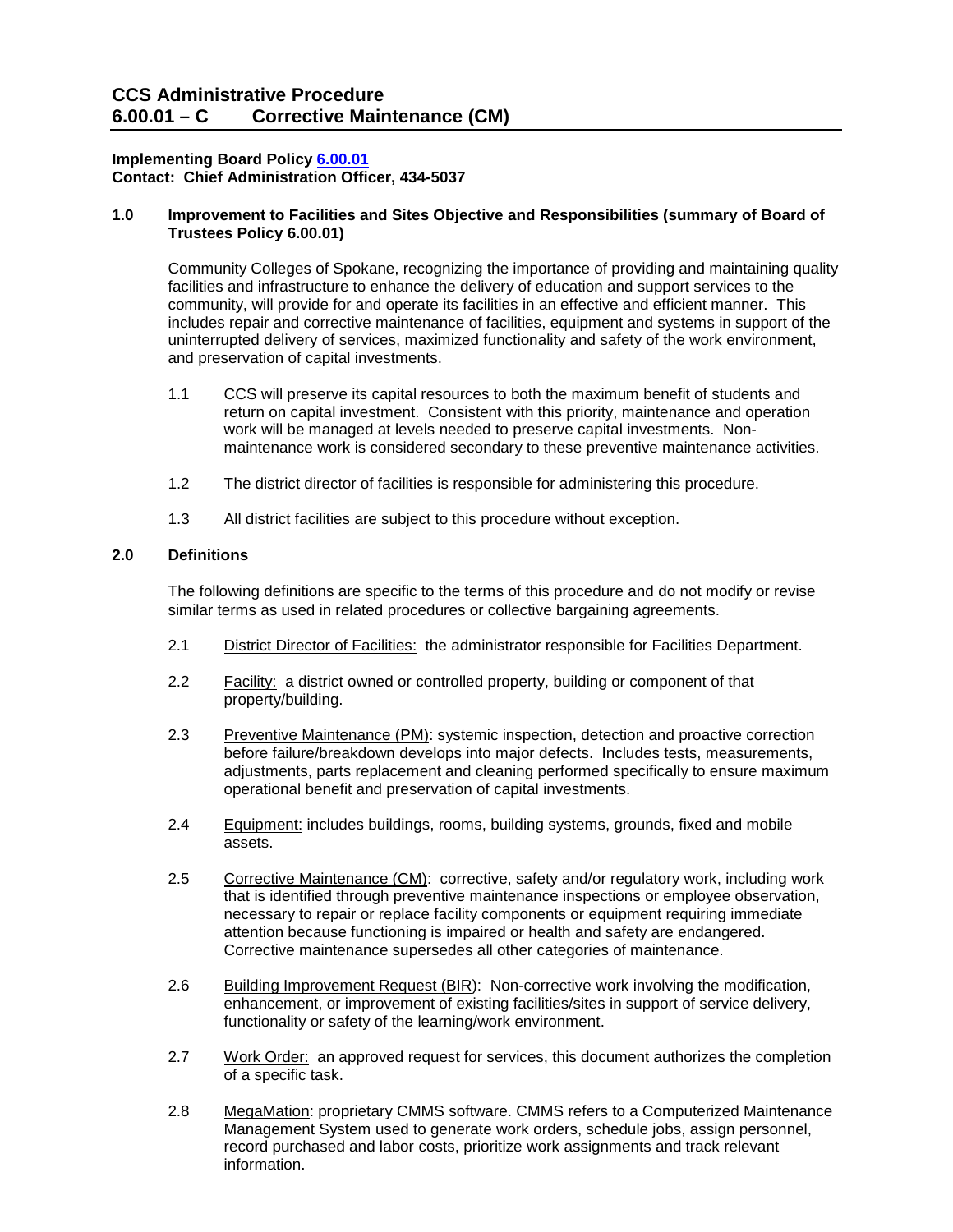2.9 Maintenance and Operations (M&O): Funds provided for activities related to the maintenance and operation of state owned and college operated facilities, including utilities, custodial services, maintenance/repair and preventive maintenance.

# **3.0 Corrective Maintenance**

Corrective maintenance (CM), or maintenance activity required to correct a failure that has occurred or is in the process of occurring, is undertaken on owned or leased CCS structures, infrastructure and equipment. The objective of such work is to ensure proper functioning of critical systems and the health, safety and/or security of students, faculty and staff. Highest priority will be given first to safety-related issues and then to issues that negatively impact program operations/functioning.

Corrective maintenance is performed on capital structures/building mechanical systems and not on program structures/equipment. Responsibility for knowing which structures/equipment is capital and which are program, and by extension which structures/equipment are covered by this procedure, belongs to the district director of facilities. The following definitions shall apply:

3.1 Capital structures/equipment: funding source is either part of original capital construction or by maintenance/operation. This procedure applies without exception to such structures/equipment.

Examples include, but are not limited to:

- Structural maintenance of owned building/infrastructure, regardless of whether M&O was received.
- Building mechanical systems infrastructure installed by building contractor in facilities constructed with capital funds.
- Structural/fixed equipment of existing leased building/infrastructure where CM is a CCS responsibility.
- 3.2 Program structures/equipment: funding source is programmatic. Structure/equipment is used for specific program purposes and originally purchased/installed through original construction furnishings and equipment budget, departmental purchase, contracted services or by BIR. Such structures/equipment are not subject to this procedure and instead are maintained/repaired through either the BIR or contracted services process.

Examples include, but are not limited to:

- Fixed or non-fixed equipment purchased by program and placed in CCS owned building after or separate from original construction.
- Fixed or non-fixed equipment purchased by program using enterprise funds.
- Closed circuit cameras installed as part of a capital project or, subsequently, through a BIR.
- Structural/fixed equipment in new leased building/infrastructure
- 3.3 Safety-related corrective maintenance: safety work is prioritized and undertaken without regard to how the structure or equipment was purchased. Determination of funding for such corrective maintenance is considered a secondary consideration and will be determined following completion of the required safety work. Safety work is defined as a condition that has the potential to cause injury, imminent property damage, loss of limb, eyesight or death.

#### **4.0 CM Work Orders**

CM work orders, inspections and maintenance jobs will be completed by the following process:

4.1 CM work orders shall be completed by assigned staff as described on the work order, within the recommended time frame and to the manufacturer or industry standard, whichever is greater.